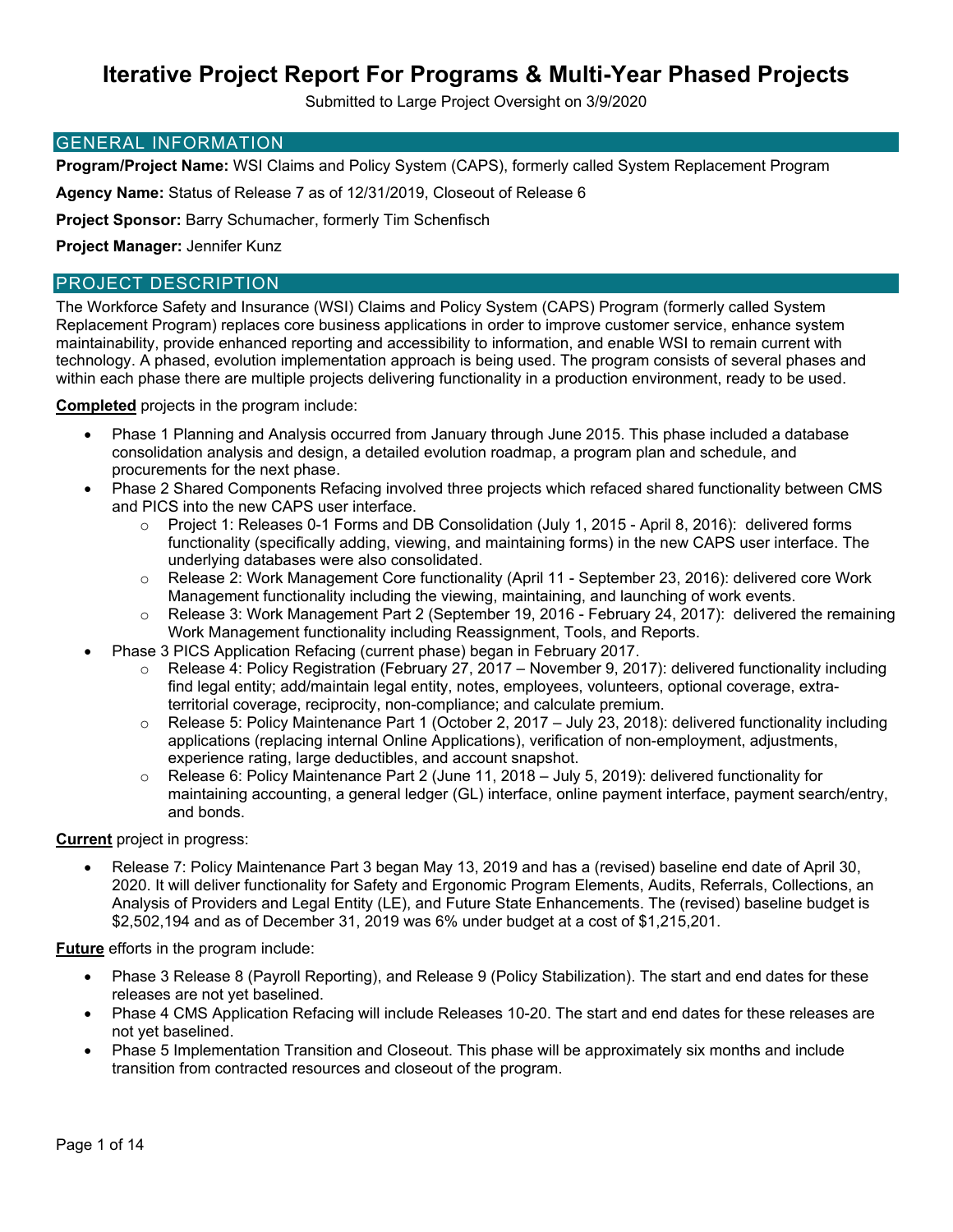Submitted to Large Project Oversight on 3/9/2020

#### **Background**

From January 2008 through December 2012, extensive efforts were made by WSI to replace the current claims and policy computer systems with a purchased solution from a software vendor. The software vendor contract expired the end of December 2012 and a decision was made not to extend the contract, effectively terminating the course of the initiative prior to successful implementation. Efforts then continued with planning the strategy and determining the best alternative for continuing in order to achieve the original objectives along with any new objectives. From February 2013 through June 2015, WSI completed six steps at the direction of the ESC in preparation of any procurement related to replacing the current claims and policy systems. The ESC approved moving forward with an "evolutionary approach" for WSI's core system replacement/upgrade, the CAPS Program.

#### BUSINESS NEEDS AND PROBLEMS

The specific primary business needs to be met (with measurements detailed in the next section) through the program are as follows:

- Provide current industry web-based technology for core business systems supporting Injury Services and Employer Services and replace existing client-server based systems
- Provide a system with enhanced reporting and accessibility to information

As described in the project charter, this program also aligns exceptionally well with WSI's organizational purpose and mission.

#### PROGRAM/PROJECT FORMAT

#### **Program Start Date:**7/1/2015

**Budget Allocation at Time of Initial Start Date:** \$5,760,000 for the 2015-2017 biennium; \$8,576,060 for the 2017-2019 biennium; and \$6,372,605 for the 2019-2021 biennium.

**How Many Phases Expected at Time of Initial Start Date:** Four phases and 20 projects are expected, plus a fifth phase for Transition and Program Closeout.

**Phase Approach Description:** This program consists of several phases and within each phase there are multiple projects delivering functionality in a production environment, ready to be used. Over the course of each project, the application user interface will be re-faced into a new user interface and the data and programming logic retained, a key success factor. The first project also included the consolidation of the underlying databases. This "Evolutionary Approach" minimizes risk and costs and will replace WSI's core systems incrementally into production with usable functionality approximately every 6-12 months.

**Estimated End Date for All Phases Known at Time of Initial Start Date:** The earliest expected end date is 2025 but is dependent upon the detailed planning and baselines of the individual projects.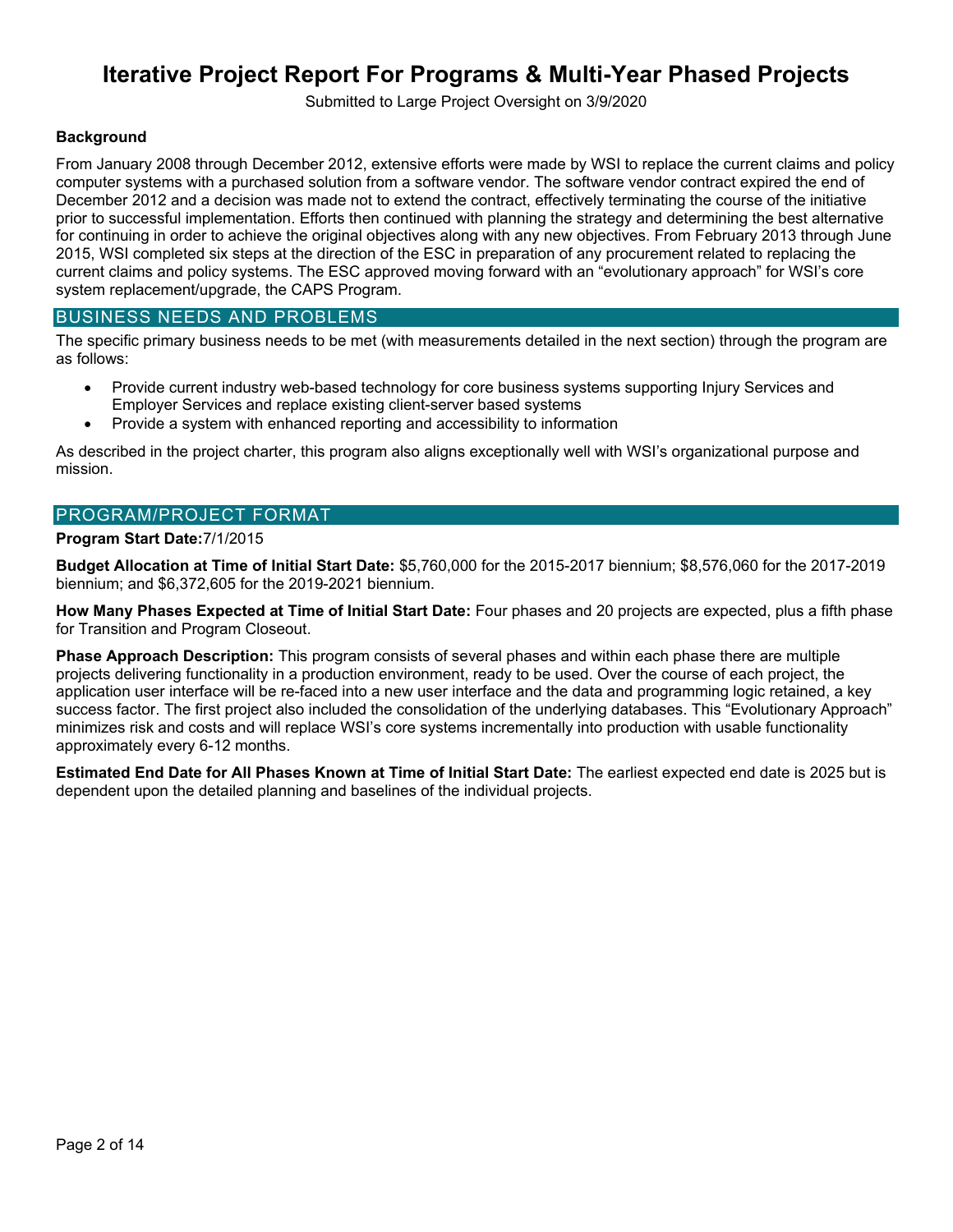Submitted to Large Project Oversight on 3/9/2020

#### PROGRAM/PROJECT ROAD MAP

The program road map shows the high-level plan or vision for the program/projects/phases. It is intended to offer a picture of the lifespan of all the effort that is expected to be required to achieve the business objectives.

| <b>Project/ Phase</b>                  | <b>Title</b>                                                                  | <b>Scope Statement</b>                                                                                             | <b>Estimated</b><br><b>Months</b><br><b>Duration</b>                     | <b>Estimated</b><br><b>Budget</b>                                                 |
|----------------------------------------|-------------------------------------------------------------------------------|--------------------------------------------------------------------------------------------------------------------|--------------------------------------------------------------------------|-----------------------------------------------------------------------------------|
| <b>PHASE 1</b><br>(COMPLETE)           | <b>Planning and</b><br><b>Analysis</b>                                        |                                                                                                                    | <b>Completed</b><br>6/30/15                                              | N/A                                                                               |
| <b>PHASE 2</b><br>(COMPLETE)           | <b>DB Consolidation</b><br>and Shared<br><b>Components</b><br><b>Refacing</b> |                                                                                                                    |                                                                          |                                                                                   |
| Project 1                              | <b>Shared Components</b><br>Releases 0-1<br>(Forms) and DB<br>Consolidation   | <b>COMPLETE: Delivered the refaced</b><br><b>Work Management Forms</b><br>functionality into production            | Completed<br>4/8/16 (See next<br>section for<br><b>Actual Duration)</b>  | \$1,630,288<br><b>Baseline (See</b><br>next section for<br>Actual Cost)           |
| Release 2                              | Work Management<br>Part 1 (Core)                                              | <b>COMPLETE: Deliver the refaced</b><br>Work Management Core functionality<br>into production                      | Completed<br>9/23/16 (see<br>next section for<br><b>Actual Duration)</b> | \$1,640,320<br><b>Baseline</b><br>(See next<br>section for<br>Actual Cost)        |
| Release 3                              | Work Management<br>Part 2<br>(Reassignment &<br>Tools)                        | <b>COMPLETE: Deliver the refaced</b><br>Work Management Reassignment<br>and Tools functionality into<br>production | Completed<br>2/24/17 (See<br>next section for<br><b>Actual Duration)</b> | \$1,355,629<br><b>Baseline (See</b><br>next section for<br><b>Actual Cost)</b>    |
| <b>PHASE 3 (IN</b><br><b>PROGRESS)</b> | <b>Policy (PICS)</b><br><b>Application</b><br><b>Refacing</b>                 |                                                                                                                    | 4 years<br>estimated for 6<br>Projects/<br><b>Releases</b>               | \$10,500,000<br>estimated for<br>all of Phase 3                                   |
| Release 4                              | Registration                                                                  | COMPLETE: Deliver the refaced<br>PICS Registration functionality into<br>production                                | Completed<br>11/9/17 (See<br>next section for<br><b>Actual Duration)</b> | \$1,873,460<br><b>Baseline</b><br>(See next<br>section for<br><b>Actual Cost)</b> |
| Release 5                              | <b>Policy Maintenance</b><br>Part 1                                           | <b>COMPLETE: Deliver the refaced</b><br>PICS Policy Maintenance Part 1<br>functionality into production            | Completed<br>7/23/18 (See<br>next section for<br><b>Actual Duration)</b> | \$1,835,649<br>Baseline (See<br>next section for<br><b>Actual Cost)</b>           |
| Release 6                              | <b>Policy Maintenance</b><br>Part 2                                           | <b>COMPLETE: Deliver the refaced</b><br>PICS Policy Maintenance Part 2<br>functionality into production            | Completed<br>7/5/19 (See next<br>section for<br><b>Actual Duration)</b>  | \$2,698,860<br>Baseline (See<br>next section for<br>Actual Cost)                  |
| Release 7<br>(In Progress)             | <b>Policy Maintenance</b><br>Part 3                                           | BEGAN 5/13/2019: Deliver the<br>refaced PICS Policy Maintenance<br>Part 3 functionality into production            | 12 months                                                                | \$2,161,249<br><b>Baseline</b>                                                    |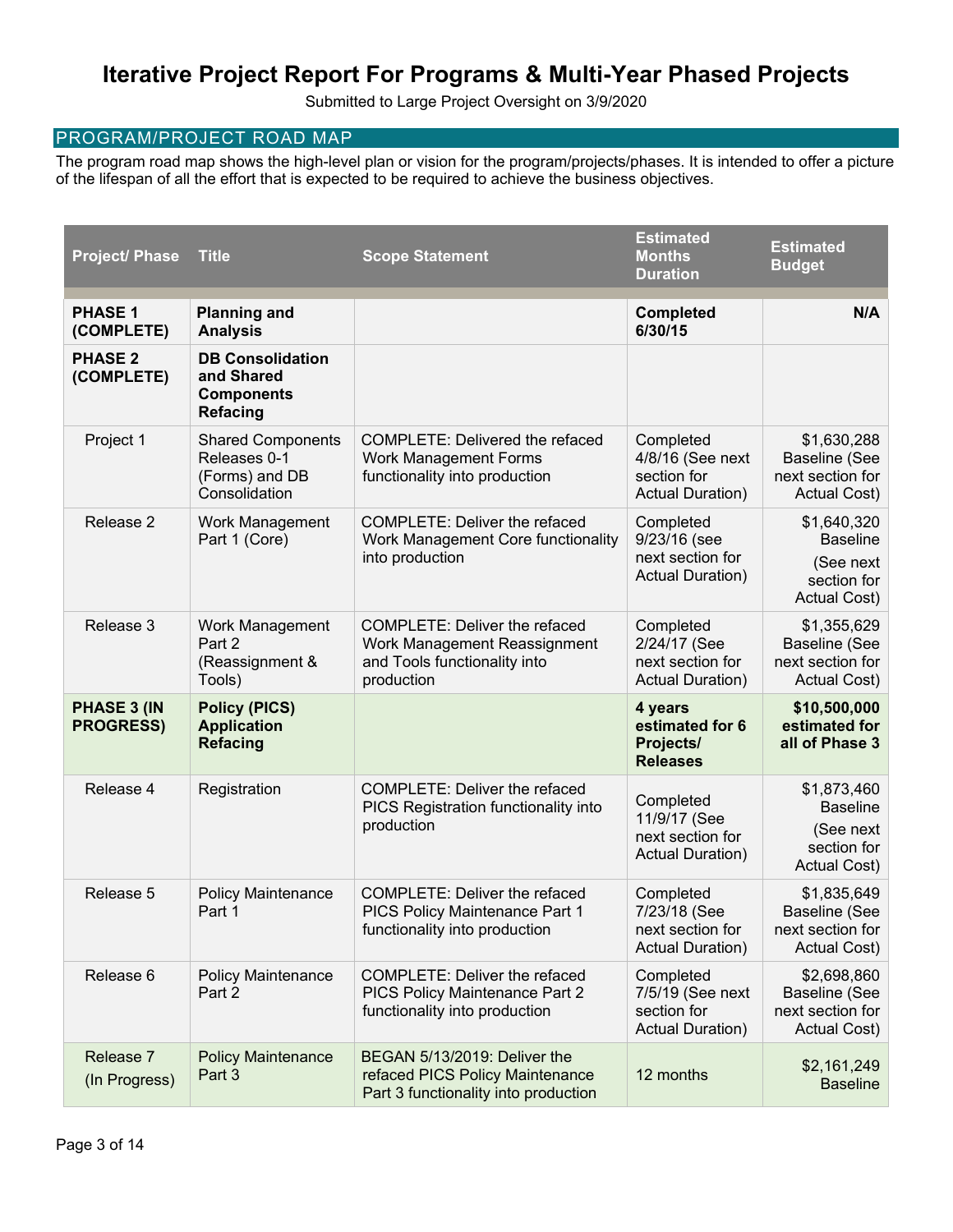| Project/<br><b>Phase</b> | <b>Title</b>                                                 | <b>Scope Statement</b>                                                                                                                                                                                                                                                                                        | <b>Estimated</b><br><b>Months</b><br><b>Duration</b> | <b>Estimated</b><br><b>Budget</b> |
|--------------------------|--------------------------------------------------------------|---------------------------------------------------------------------------------------------------------------------------------------------------------------------------------------------------------------------------------------------------------------------------------------------------------------|------------------------------------------------------|-----------------------------------|
| <b>FUTURE</b>            |                                                              |                                                                                                                                                                                                                                                                                                               |                                                      |                                   |
| Release<br>8             | <b>Payroll Reporting</b>                                     | Deliver the refaced PICS Payroll Reporting<br>functionality into production                                                                                                                                                                                                                                   | 10 months                                            |                                   |
| Release<br>9             | <b>Policy Stabilization</b>                                  | Release 9 had formerly been designated for<br>reporting and dashboards, but this functionality<br>is being gradually incorporated and integrated<br>during Releases 6-8 via WSI's new Microsoft<br>reporting platform. Release 9 will now be used<br>as a stabilization release, e.g.<br>changes/maintenance. | 5 months                                             |                                   |
| <b>PHASE 4</b>           | <b>Claims (CMS)</b><br><b>Application</b><br><b>Refacing</b> |                                                                                                                                                                                                                                                                                                               | 5 years, 11<br>Projects /<br><b>Releases</b>         | \$15,000,000                      |
| Release<br>10            | <b>Claim Registration</b>                                    | Deliver the refaced CMS Claim Registration<br>functionality into production                                                                                                                                                                                                                                   |                                                      |                                   |
| Release<br>11            | Claim Parties &<br>Maintenance Part 1                        | Deliver the refaced CMS Claim Parties and<br>Maintenance Part 1 functionality into<br>production                                                                                                                                                                                                              |                                                      |                                   |
| Release<br>12            | Claim Parties &<br><b>Maintenance Part 2</b>                 | Deliver the refaced CMS Claim Parties and<br>Maintenance Part 2 functionality into<br>production                                                                                                                                                                                                              |                                                      |                                   |
| Release<br>13            | Wages and<br>Reserves                                        | Deliver the refaced CMS Wages and Reserves<br>functionality into production                                                                                                                                                                                                                                   |                                                      |                                   |
| Release<br>14            | <b>Payments Part 1</b>                                       | Deliver the refaced CMS Payments Part 1<br>functionality into production                                                                                                                                                                                                                                      |                                                      |                                   |
| Release<br>15            | <b>Payments Part 2</b>                                       | Deliver the refaced CMS Payments Part 2<br>functionality into production                                                                                                                                                                                                                                      |                                                      |                                   |
| Release<br>16            | <b>Medical Part 1</b>                                        | Deliver the refaced CMS Medical Part 1<br>functionality into production                                                                                                                                                                                                                                       |                                                      |                                   |
| Release<br>17            | <b>Medical Part 2</b>                                        | Deliver the refaced CMS Medical Part 2<br>functionality into production                                                                                                                                                                                                                                       |                                                      |                                   |
| Release<br>18            | Field/Fraud/Claim<br><b>Inquiry</b>                          | Deliver the refaced CMS Field/Fraud/Claim<br>Inquiry functionality into production                                                                                                                                                                                                                            |                                                      |                                   |
| Release<br>19            | Legal/Rehab                                                  | Deliver the refaced CMS Legal/Rehab<br>functionality into production                                                                                                                                                                                                                                          |                                                      |                                   |
| Release<br>20            | Claims<br>Tools/Administration                               | Deliver the refaced CMS Claims Tools/<br>Administration functionality into production                                                                                                                                                                                                                         |                                                      |                                   |
| <b>PHASE 5</b>           | Transition,<br><b>Program Closeout</b>                       |                                                                                                                                                                                                                                                                                                               | 5 months                                             | \$45,000                          |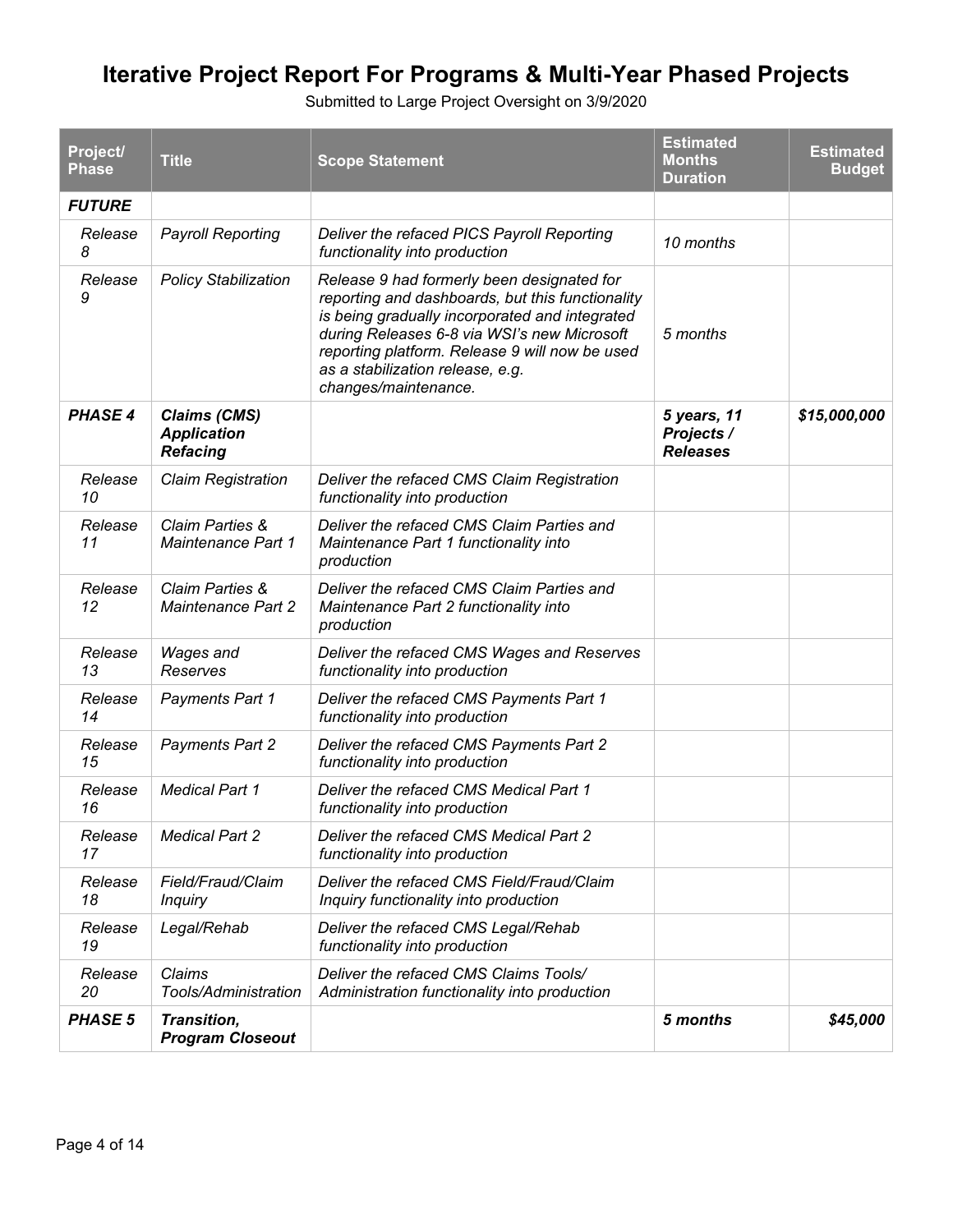Submitted to Large Project Oversight on 3/9/2020

### PROJECT BASELINES

The baselines below are entered for only those projects or phases that have been planned. At the completion of a project or phase a new planning effort will occur to baseline the next project/phase and any known actual finish dates and costs for completed projects/phases will be recorded. The iterative report will be submitted again with the new information.

| Project/<br><b>Phase</b> | Program/<br><b>Project</b><br><b>Start Date</b> | <b>Baseline</b><br><b>Execution</b><br><b>Start Date</b> | <b>Baseline</b><br><b>End Date</b> | <b>Baseline</b><br><b>Budget</b> | <b>Actual</b><br><b>Finish</b><br><b>Date</b> | <b>Schedule</b><br><b>Variance</b> | <b>Actual Cost</b> | <b>Cost</b><br><b>Variance</b> |
|--------------------------|-------------------------------------------------|----------------------------------------------------------|------------------------------------|----------------------------------|-----------------------------------------------|------------------------------------|--------------------|--------------------------------|
|                          |                                                 |                                                          |                                    |                                  |                                               |                                    |                    |                                |
| Project 1                |                                                 | 7/1/2015                                                 | 5/19/2016                          | \$1,630,288                      | 4/08/2016                                     | 3.8%<br>ahead                      | \$1,292,069        | 20.7%<br>under                 |
| Release 2                |                                                 | 4/11/2016                                                | 9/30/2016                          | \$1,640,320                      | 9/23/2016                                     | 0%                                 | \$1,332,631        | 18.7%<br>under                 |
| Release 3                |                                                 | 9/19/2016                                                | 2/28/2017                          | \$1,355,629                      | 2/24/2017                                     | 0%                                 | \$1,115,716        | 17.5%<br>under                 |
| Release 4                |                                                 | 2/27/2017                                                | 10/31/2017                         | \$1,873,410                      | 11/9/2017                                     | 4.0%<br>behind                     | \$1,660,615        | 11.3%<br>under                 |
| Release 5                |                                                 | 10/2/2017                                                | 6/29/2018                          | \$1,835,649                      | 7/23/2018                                     | $9.2\%$<br>behind                  | \$1,638,705        | 10.7%<br>under                 |
| Release 6                |                                                 | 6/11/2018                                                | 5/10/2019                          | \$2,698,860                      | 7/5/2019                                      | 16.7%<br>behind                    | \$2,568,372        | 13.0%<br>under                 |
| Release 7                |                                                 | 5/13/2019                                                | 4/30/2020                          | \$2,502,194                      |                                               |                                    |                    |                                |

#### **Notes:**

Add text here, if necessary.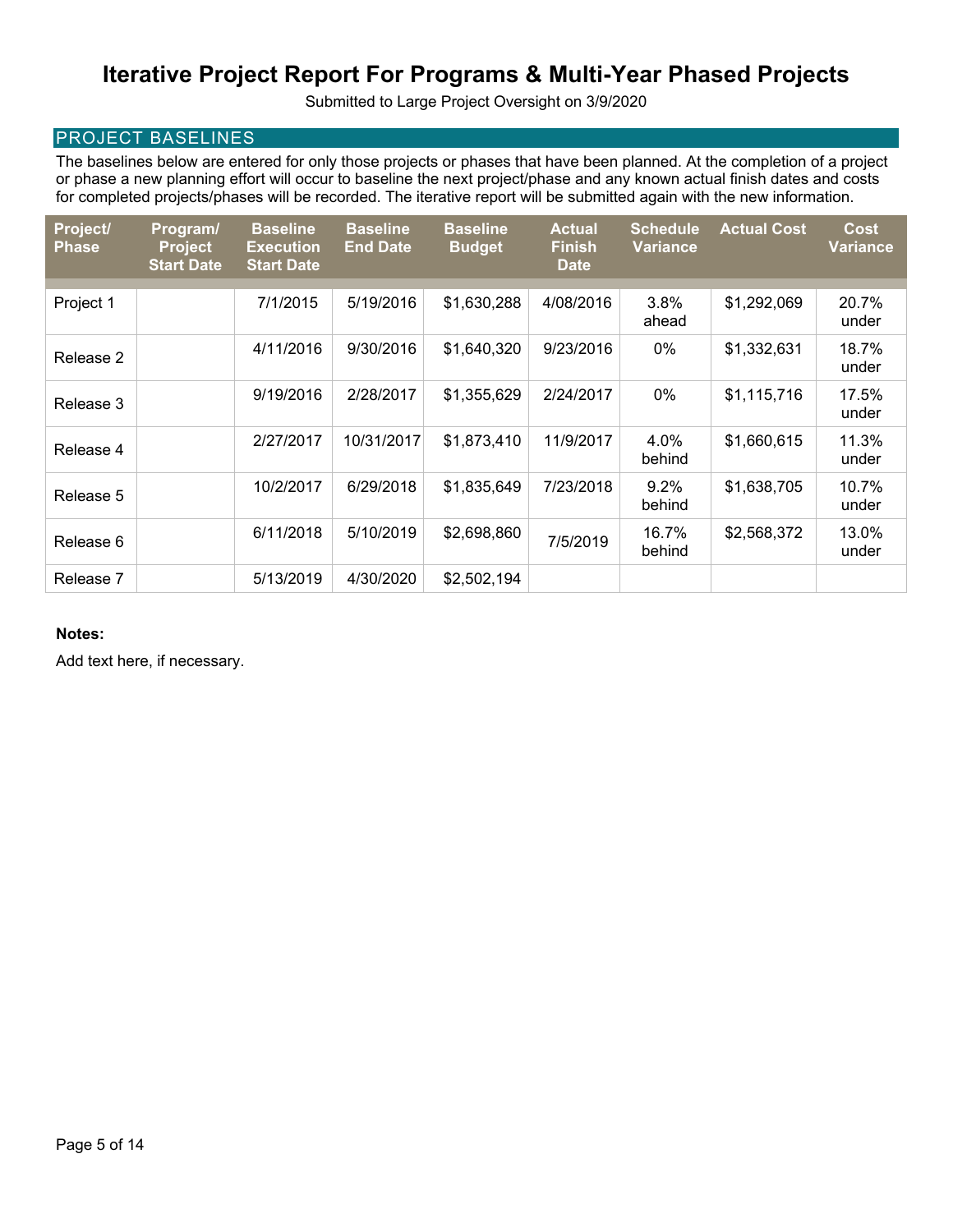| <b>OBJECTIVES</b>        |                                                                                                                                                                                                                                |                                                                                                                                                                                                                                                                                                                                                                                                                                                                       |                        |                                      |
|--------------------------|--------------------------------------------------------------------------------------------------------------------------------------------------------------------------------------------------------------------------------|-----------------------------------------------------------------------------------------------------------------------------------------------------------------------------------------------------------------------------------------------------------------------------------------------------------------------------------------------------------------------------------------------------------------------------------------------------------------------|------------------------|--------------------------------------|
| Project/<br><b>Phase</b> | <b>Business Objective</b>                                                                                                                                                                                                      | <b>Measurement Description</b>                                                                                                                                                                                                                                                                                                                                                                                                                                        | Met/<br><b>Not Met</b> | <b>Measurement</b><br><b>Outcome</b> |
|                          | <b>Business Need 1:</b><br>Provide current<br>industry web-based<br>technology for core<br>business systems<br>supporting Injury<br>Services and Employer<br>Services and replace<br>existing client server-<br>based systems. |                                                                                                                                                                                                                                                                                                                                                                                                                                                                       |                        |                                      |
| Phase 3                  | Objective 1.1: Maintain<br>or improve upon<br>existing business<br>functionality/capabilities<br>(i.e. at a minimum, no<br>loss of current process<br>efficiencies and<br>automation)                                          | Measurement 1.1.1: Upon completion of the<br>"Policy Evolution" (including Billing and Workflow)<br>implementation, there will be no measurable loss<br>of policy process efficiencies as measured by<br>operating reports. The most recent operating<br>report prior to the start of the Policy Evolution will<br>be used as the benchmark and will be compared to<br>the first available operating report following the<br>completion of the Policy Evolution.      |                        |                                      |
| Phase 3                  |                                                                                                                                                                                                                                | Measurement 1.1.2: Upon completion of the<br>"Policy Evolution" (including Billing and Workflow)<br>implementation, all new policy related process<br>changes, enhancements, and efficiencies identified<br>by the WSI continuous improvement team for<br>inclusion in the Policy Evolution are fully deployed<br>and functioning according to documented<br>requirements.                                                                                            |                        |                                      |
| Phase 4                  |                                                                                                                                                                                                                                | Measurement 1.1.3: Upon completion of the<br>"Claims Evolution" (including Bill Review and<br>Workflow) implementation, there will be no<br>measureable loss of claims process efficiencies as<br>measured by operating reports. The most recent<br>operating report prior to the start of the Claims<br>Evolution will be used as the benchmark and will<br>be compared to the first available operating report<br>following the completion of the Claims Evolution. |                        |                                      |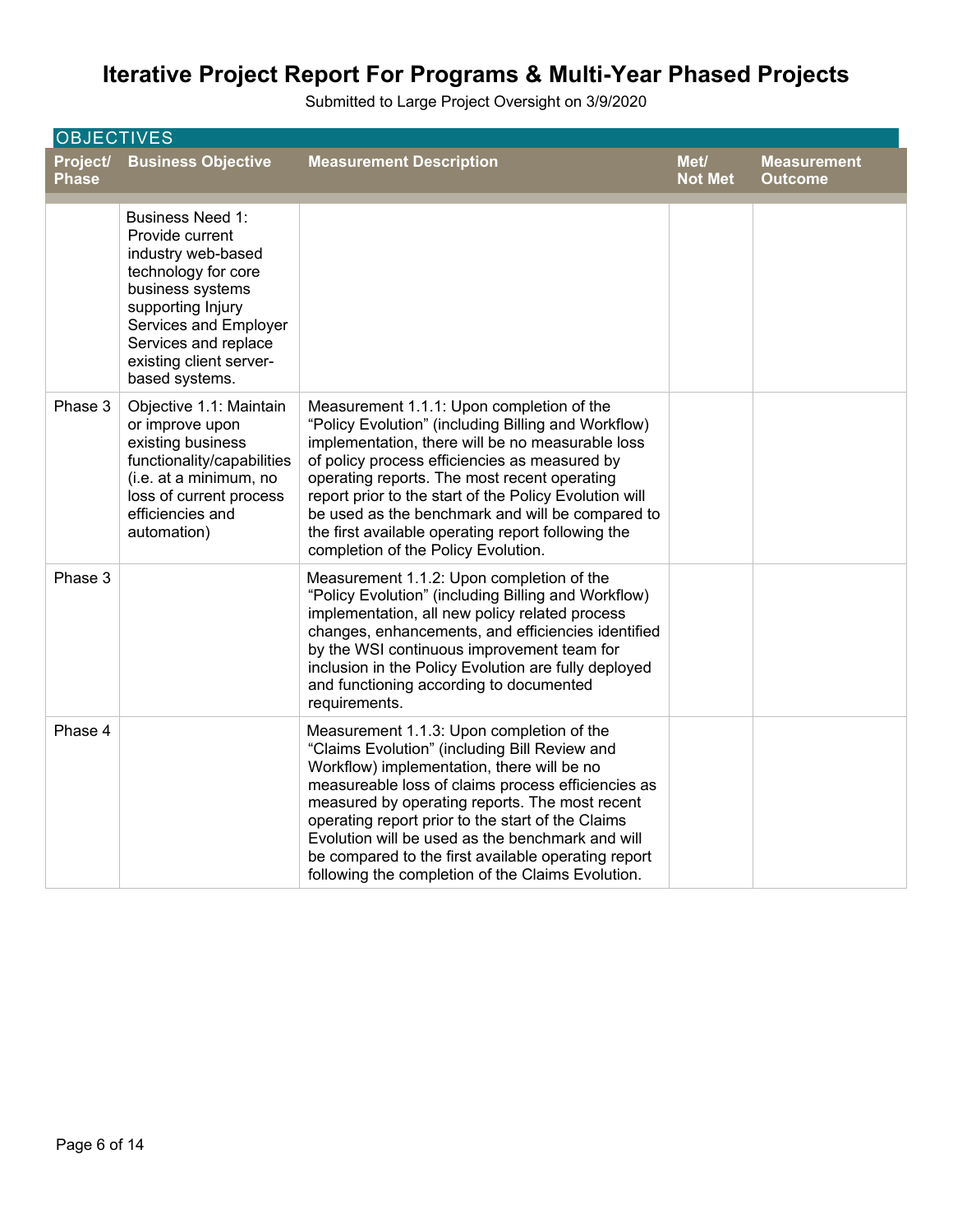| Phase 4 |                                                                                                                                                        | Measurement 1.1.4: Upon completion of the<br>"Claims Evolution" (including Bill Review and<br>Workflow) implementation, all new claims related<br>process changes, enhancements, and efficiencies<br>identified by the WSI continuous improvement<br>team for inclusion in the Claims Evolution are fully<br>deployed and functioning according to documented<br>requirements. |  |
|---------|--------------------------------------------------------------------------------------------------------------------------------------------------------|--------------------------------------------------------------------------------------------------------------------------------------------------------------------------------------------------------------------------------------------------------------------------------------------------------------------------------------------------------------------------------|--|
| Phase 5 | Objective 1.2: Enhance<br>customer and staff<br>accessibility to policy<br>and claims related<br>applications and<br>corresponding<br>data/information | Measurement 1.2.1: Upon completion of the<br>"Policy Evolution" (including Billing and Workflow)<br>implementation, WSI staff (with the appropriate<br>security) will have access to the Policy system<br>from anywhere there is an internet connection.                                                                                                                       |  |
| Phase 3 |                                                                                                                                                        | Measurement 1.2.2: Within six months following<br>the completion of the "Policy Evolution" (including<br>Billing and Workflow) implementation, employers<br>will have self-service access to premium and loss<br>data specific to their account for purposes of<br>managing their policies and claim losses.                                                                   |  |
| Phase 4 |                                                                                                                                                        | Measurement 1.2.3: Upon completion of the<br>"Claims Evolution" (including Bill Review and<br>Workflow) implementation, WSI staff (with the<br>appropriate security) will have access to the<br>Claims system from anywhere there is an internet<br>connection.                                                                                                                |  |
| Phase 4 |                                                                                                                                                        | Measurement 1.2.4: Within six months following<br>the completion of the "Claims Evolution" (including<br>Bill Review and Workflow) implementation,<br>employers, providers, and injured workers will<br>have self-service access to claim related data<br>specific to their account/entity.                                                                                    |  |
| Phase 5 | Objective 1.3 Improve<br>policy and claims<br>system navigation and<br>ease of use for WSI<br>staff                                                    | Measurement 1.3.1 Upon completion of the Policy<br>and Claims Evolution implementations there is a<br>single user interface for accessing policy and<br>claims functionality.                                                                                                                                                                                                  |  |
| Phase 5 |                                                                                                                                                        | Measurement 1.3.2: Upon completion of the Policy<br>and Claims Evolution implementations WSI staff<br>will be surveyed to determine the user interface<br>ease of use.                                                                                                                                                                                                         |  |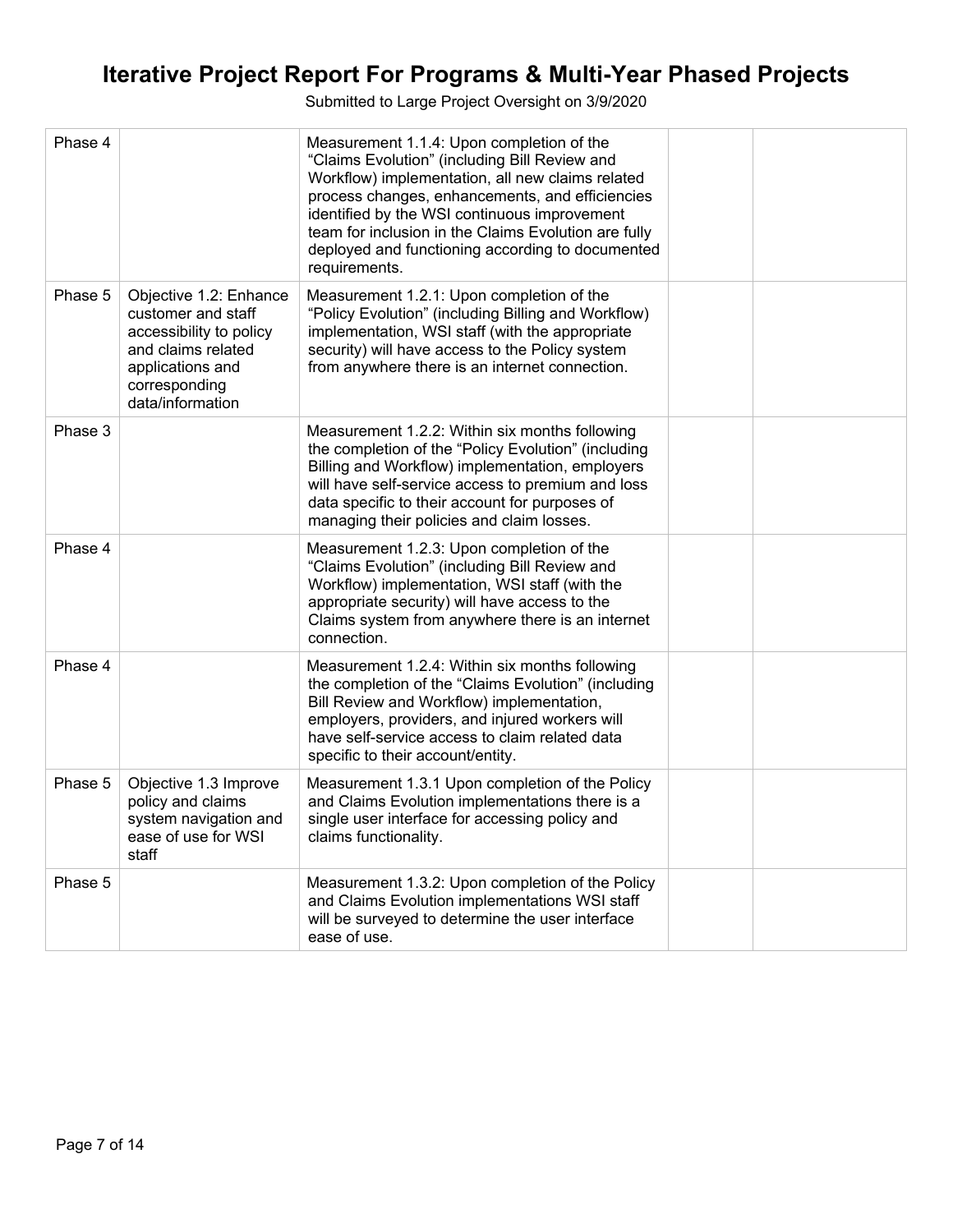| Phase 3 | Objective 1.4 Improve<br>ability to respond to<br>customer and staff<br>requests | Measurement 1.4.1 Within six months following the<br>completion of the "Policy Evolution" (including<br>Billing and Workflow) implementation, there will be<br>a 20% reduction in the turn-around time for<br>completing policy related system<br>change/enhancement requests. Prior to the start of<br>the Policy Evolution a benchmark of the average<br>turn-around time for completing policy related<br>system change/enhancement requests will be<br>established from ITSM and will be compared to<br>the average turn-around time for completing<br>requests after six months following the completion<br>of the Policy Evolution.                                                                                                     |  |
|---------|----------------------------------------------------------------------------------|-----------------------------------------------------------------------------------------------------------------------------------------------------------------------------------------------------------------------------------------------------------------------------------------------------------------------------------------------------------------------------------------------------------------------------------------------------------------------------------------------------------------------------------------------------------------------------------------------------------------------------------------------------------------------------------------------------------------------------------------------|--|
| Phase 3 |                                                                                  | Measurement 1.4.2: Within six months following<br>the completion of the "Policy Evolution" (including<br>Billing and Workflow) implementation, there will be<br>a 10% reduction in the amount of time spent by<br>WSI policy staff in providing employers with reports<br>and information. Prior to the start of the Policy<br>Evolution a benchmark of the average amount of<br>staff time per month spent providing employers<br>with reports and information will be established<br>and will be compared to the average amount of<br>time spent providing reports and information after<br>six months following the completion of the Policy<br>Evolution.                                                                                 |  |
| Phase 4 |                                                                                  | Measurement 1.4.3: Within six months following<br>the completion of the "Claims Evolution" (including<br>Bill Review and Workflow) implementation, there<br>will be a 20% reduction in the turn-around time for<br>completing claims related system<br>change/enhancement requests. Prior to the start of<br>the Claims Evolution a benchmark of the average<br>turn-around time for completing claims related<br>system change/enhancement requests will be<br>established from ITSM and will be compared to the<br>average turn-around time for completing requests<br>after six months following the completion of the<br><b>Claims Evolution.</b>                                                                                         |  |
| Phase 4 |                                                                                  | Measurement 1.4.4: Within six months following<br>the completion of the "Claims Evolution" (including<br>Bill Review and Workflow) implementation, there<br>will be a 10% reduction in the amount of time spent<br>by WSI Injury Services staff in providing<br>employers, providers, and injured workers with<br>reports and information. Prior to the start of the<br>Claims Evolution a benchmark of the average<br>amount of staff time per month spent providing<br>employers, providers, and injured workers with<br>reports and information will be established and will<br>be compared to the average amount of time spent<br>providing reports and information after six months<br>following the completion of the Claims Evolution. |  |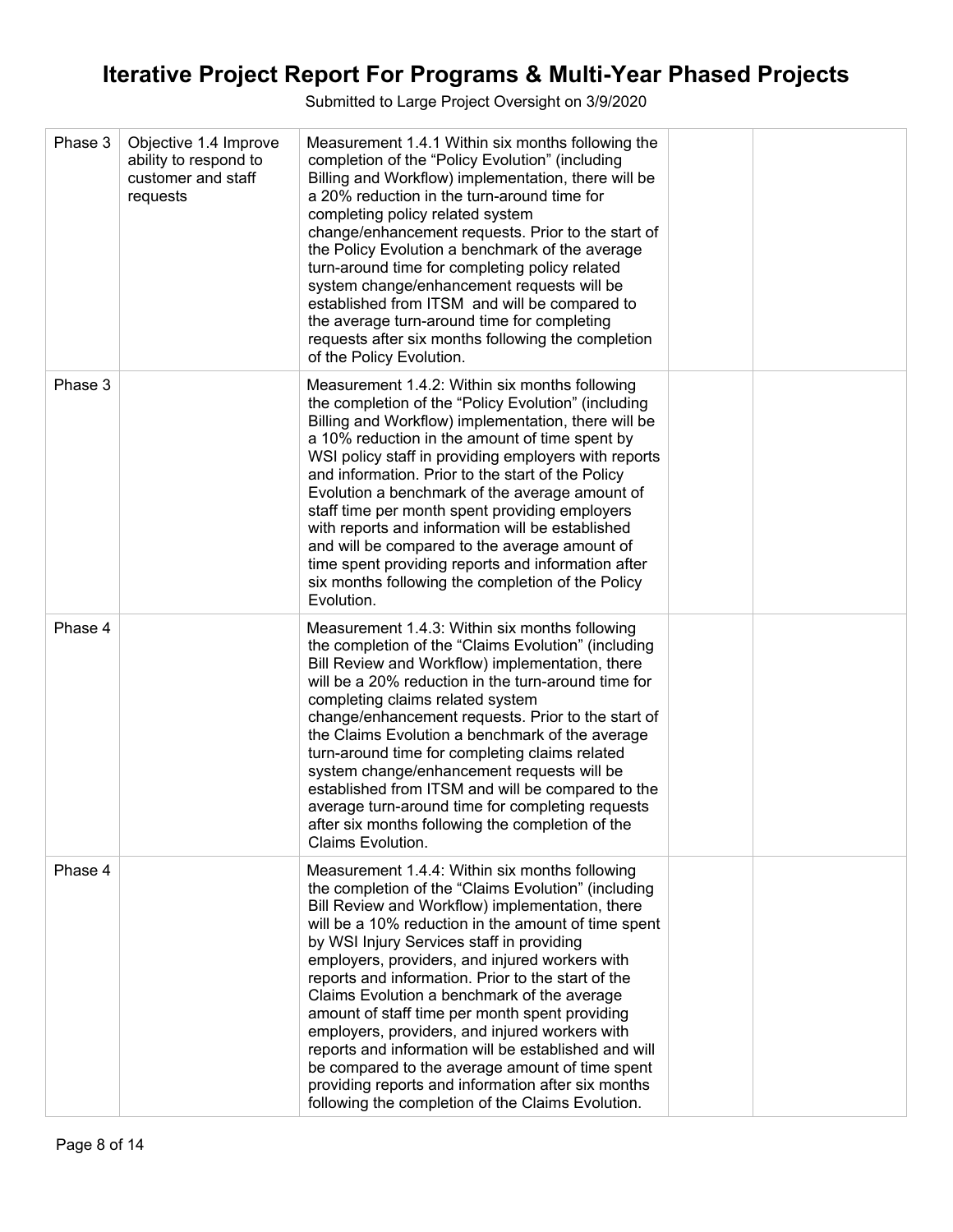|         | <b>Business Need 2:</b><br>Provide a system with<br>enhanced reporting<br>and accessibility to<br>information                            |                                                                                                                                                                                                                                                                                                                                                                 |     |                                                                               |
|---------|------------------------------------------------------------------------------------------------------------------------------------------|-----------------------------------------------------------------------------------------------------------------------------------------------------------------------------------------------------------------------------------------------------------------------------------------------------------------------------------------------------------------|-----|-------------------------------------------------------------------------------|
| Phase 5 | Objective 2.1 Improve<br>data integrity<br>of/between core<br>business systems<br>supporting Injury<br>Services and Employer<br>Services | Measurement 2.1.1: Eliminate redundant data<br>between claims and policy systems. During<br>database consolidation planning and design<br>identify and document the occurrences of<br>redundant data between claims and policy<br>systems. Upon completion of database<br>consolidation verify that all occurrences of data<br>redundancy have been eliminated. |     |                                                                               |
| Phase 5 | Objective 2.2 Maintain<br>access to all legacy<br>data supporting Injury<br>Services and Employer<br><b>Services</b>                     | Measurement 2.2.1: Access to all legacy data (i.e.<br>history data) is available throughout and following<br>project completion without having to access<br>multiple systems.                                                                                                                                                                                   |     |                                                                               |
| Phase 3 | Objective 2.3 Improve<br>reporting and Business<br>Intelligence (BI)<br>capability                                                       | Measurement 2.3.1: Upon completion of the<br>"Policy Evolution" (including Billing and Workflow)<br>implementation, an easy method of accessing<br>Policy summary and detail information from a<br>single set of screens is available to WSI<br>employees.                                                                                                      | Met | This objective was<br>met with Release 4<br>- summary screen<br>and real-time |
| Phase 4 |                                                                                                                                          | Measurement 2.3.2: Upon completion of the<br>"Claims Evolution" (including Bill Review and<br>Workflow) implementation, an easy method of<br>accessing Claim summary and detail information<br>from a single set of screens is available to WSI<br>employees.                                                                                                   |     |                                                                               |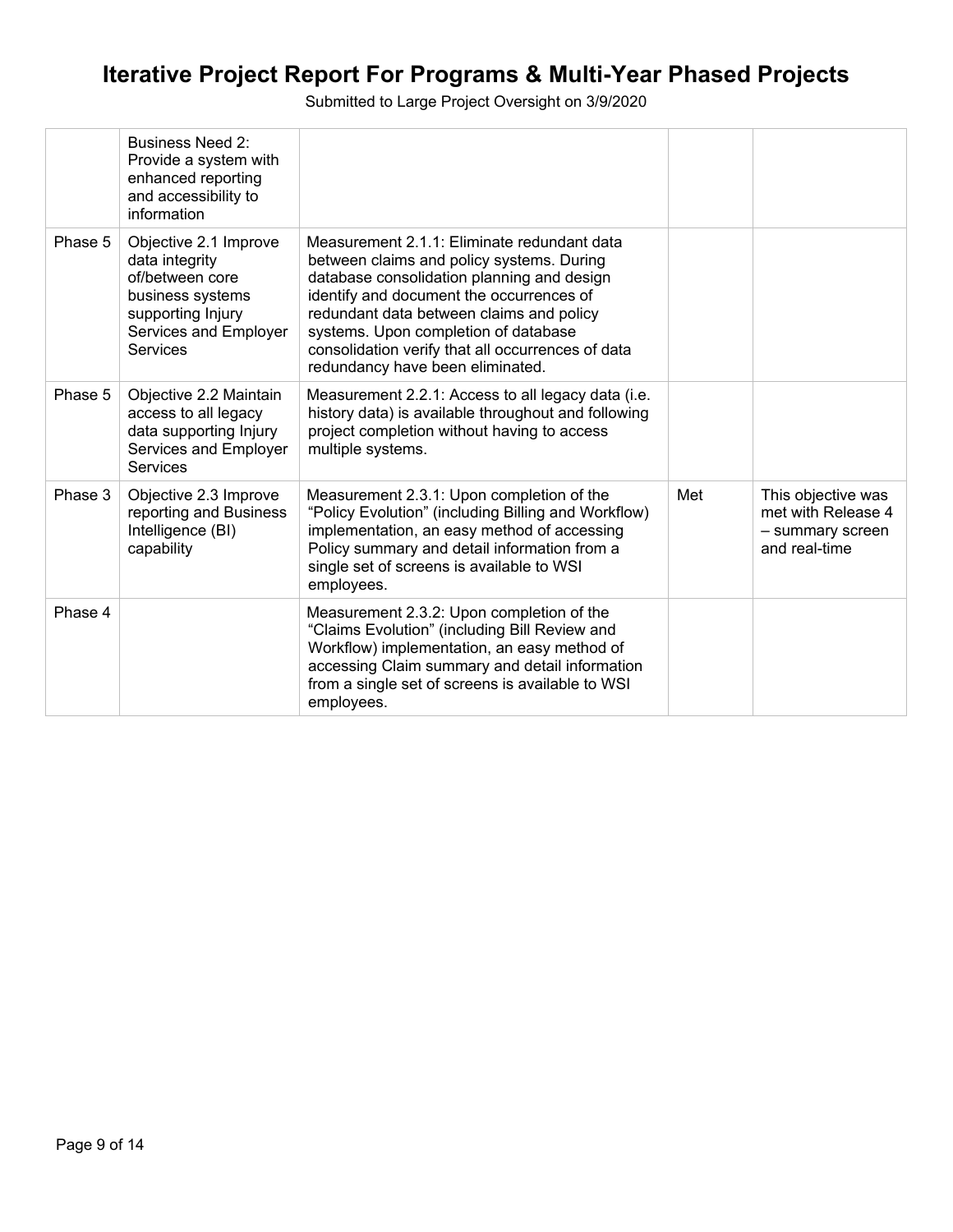Submitted to Large Project Oversight on 3/9/2020

#### POST-IMPLEMENTATION REPORT

Post-Implementation Reports are to be performed after each project or phase is completed. A "PIR" is a process that utilizes surveys and meetings to determine what happened in the project/phase and identifies actions for improvement going forward. Typical PIR findings include, "What did we do well?" "What did we learn?" "What should we do differently next time?"

| Project/<br><b>Phase</b> |         | Lesson Learned, Success Story, Idea for Next Time, Etc.                                                                                                                                                                                                                                                                                                                                                                                                                                                                                                    |
|--------------------------|---------|------------------------------------------------------------------------------------------------------------------------------------------------------------------------------------------------------------------------------------------------------------------------------------------------------------------------------------------------------------------------------------------------------------------------------------------------------------------------------------------------------------------------------------------------------------|
|                          |         |                                                                                                                                                                                                                                                                                                                                                                                                                                                                                                                                                            |
| Project 1                | $1_{-}$ | The new CAPS forms functionality successfully meets the needs of WSI end users. The survey<br>respondents who use the forms functionality rated it Above Adequate or Excellent. A few specific<br>comments include:                                                                                                                                                                                                                                                                                                                                        |
|                          |         | "Positive reception of the Forms functionality by the entire agency!! Smooth deployment of the<br>a.<br>Forms functionality along with the (high) degree of readiness leading up to the deployment"<br>b. "I think this project was an excellent start in laying the foundation for the entire program and                                                                                                                                                                                                                                                 |
|                          |         | future projects to come!!"                                                                                                                                                                                                                                                                                                                                                                                                                                                                                                                                 |
|                          |         | 2. The project was completed six weeks ahead of the Baseline Schedule and 20.7% under the Baseline<br>Budget. All deliverables were produced on-time and accepted per the agreed-upon Acceptance<br>Criteria.                                                                                                                                                                                                                                                                                                                                              |
|                          |         | 3. The survey results show that Communication Management activities were rated as Excellent. There<br>was one outlier of Above Adequate and one of Below Adequate.                                                                                                                                                                                                                                                                                                                                                                                         |
|                          |         | 4. Comments were positive and one highlighted the tremendous success of the Communications Team,<br>an internal group to WSI.                                                                                                                                                                                                                                                                                                                                                                                                                              |
|                          |         | 5. Regarding Organizational Change Management, a question in the survey was "how effective were the<br>overall executive and senior managers in addressing, leading, and supporting the project in an<br>effective, positive and energizing manner?" The majority of respondents rated it Excellent with one<br>comment as follows: "this project went so smoothly that there weren't any major issues for executive<br>and senior managers to address but their support in providing approvals, in celebrations, and overall<br>presence was invaluable!" |
|                          |         | 6. According to survey results, Issue and Testing Management were effective with the majority of ratings<br>Excellent, a couple at Above Adequate, and one at Below Adequate; comments were positive and<br>there was constructive feedback regarding a need for improvement in the testing of day-in-the-life<br>scenarios.                                                                                                                                                                                                                               |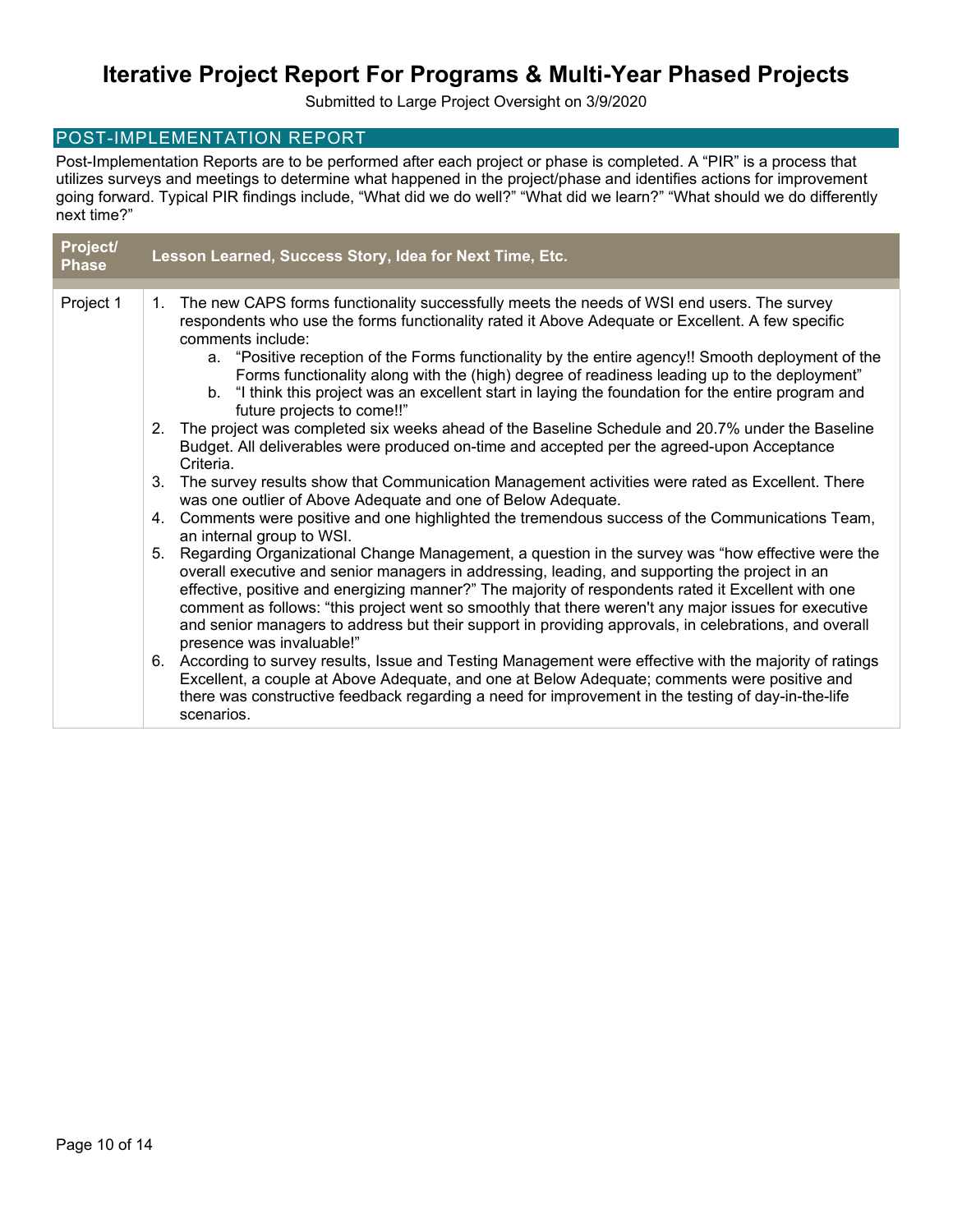| Release 2 | The new CAPS Work Management Core functionality successfully meets the needs of WSI end users.<br>1.<br>The survey respondents who use the Work Management functionality rated it Above Adequate or<br>Excellent. A few specific comments included:<br>a. "I enjoy having an easy and accessible system like CAPS to do much of my daily work and<br>cannot wait for more."<br>"I like the multi-select function and the FYI function. The FYI function was there previously but<br>b.<br>is being used more often now."<br>"I really like that I can see all of my events for both claims and accounts vs. having to toggle<br>C.<br>between the two. That helps ensure that I am keeping an eye on both of them."<br>"One really nice thing is being able to see an event that someone else is currently on. In<br>d.<br>legacy Work Manager you could not even see that an event was there if someone else was<br>clicked on it."<br>"It's great that CAPS WM automatically enters the user's name and date upon reassigning that<br>e.<br>event. Legacy relied on the human to enter it."<br>2. The project was completed on schedule and 18% under the Baseline Budget.<br>3. All deliverables were produced on-time and accepted per the agreed-upon Acceptance Criteria.<br>The survey results showed all categories were Above Adequate or Excellent. The team conducted a<br>4.<br>comprehensive Lessons Learned initiative to discuss the survey results in small groups and implement<br>any improvements that were necessary.                      |  |
|-----------|----------------------------------------------------------------------------------------------------------------------------------------------------------------------------------------------------------------------------------------------------------------------------------------------------------------------------------------------------------------------------------------------------------------------------------------------------------------------------------------------------------------------------------------------------------------------------------------------------------------------------------------------------------------------------------------------------------------------------------------------------------------------------------------------------------------------------------------------------------------------------------------------------------------------------------------------------------------------------------------------------------------------------------------------------------------------------------------------------------------------------------------------------------------------------------------------------------------------------------------------------------------------------------------------------------------------------------------------------------------------------------------------------------------------------------------------------------------------------------------------------------------------------------------------------------------|--|
| Release 3 | 1. The CAPS Work Management Part 2 functionality successfully meets the needs of WSI end users. The<br>survey respondents who use the functionality rated it Above Adequate or Excellent. A few specific<br>comments are included below:<br>a. "The widget tools are nice to have to find fraud events that were inadvertently assigned to<br>people without fraud security. The event history search feature is much faster and easier to<br>understand than the previous version in work manager."<br>b. "The Event History part of this release is so much better than what we have in Work Manager.<br>It's so nice you can filter in so many different ways and get results faster."<br>c. "I really enjoy the functionality of CAPS. Each time a new release is deployed the functionality<br>is great and easy to move around, work and learn the new system with ease."<br>d. "I enjoy that I can add a note which is automatically retained and dated with the event when<br>pending an event or reassigning it. I do enjoy that when payroll reports are reassigned, it will<br>indicate what date the report was reassigned."<br>e. "Resetting escalations is working great. That was a great change not having to reassign them,<br>but instead being able to reset them."<br>2. The project was completed on schedule and 17.5% under the Baseline Budget.<br>3. All deliverables were produced on-time and accepted per the agreed-upon Acceptance Criteria.<br>The survey results showed all categories were Above Adequate or Excellent.<br>4. |  |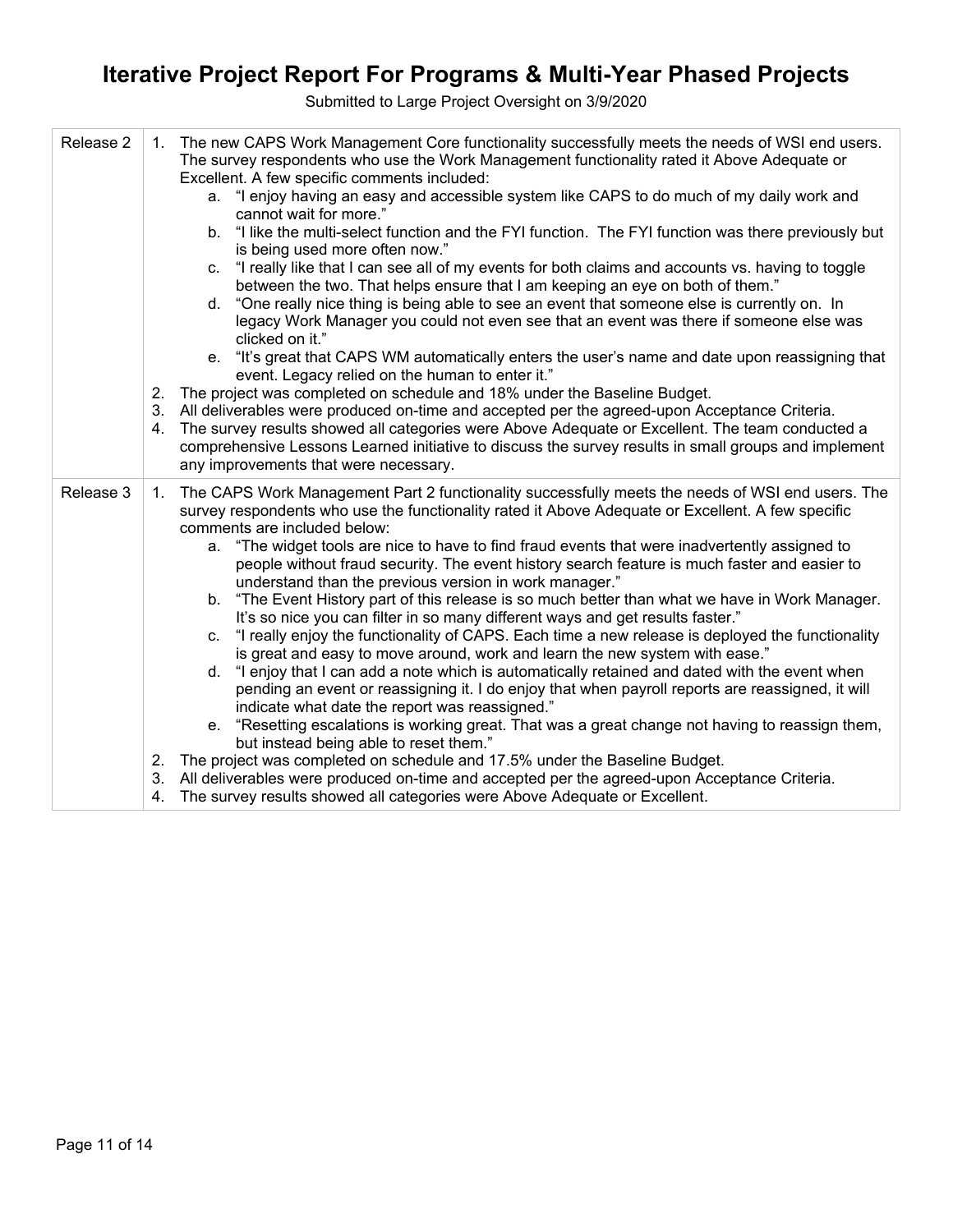| Release 4 | 1. CAPS Policy Registration functionality meets the needs of WSI end users. The majority of survey<br>respondents who use the functionality rated it Adequate, Above Adequate, or Excellent; however, there<br>were some Poor and Below Average ratings. Improvements in the prototyping / requirements process<br>are needed to drive higher product effectiveness.<br>A few specific comments are included below:<br>a. "I like that you can just click a button and go the next window instead without still being in<br>another account."<br>"Screens have a consistent look. I like note entry."<br>b.<br>"I really enjoy that PEOs and the PEO contacts were created as Legal Entities and that any<br>C.<br>updates can be handled at once to their contact information."<br>"Sending an email of a document to an employer is seamless now. Thanks!"<br>d.<br>"One success story that I love is that when we know we have the correct LE we can see all<br>е.<br>accounts that that person is associated to. You can then hyperlink to that account to check the<br>account out."<br>"I think as the progress of CAPS moves along, it is requiring us to think outside the box on<br>f.<br>workflow, event queues, and forms which is a good thing; we need to use the system as<br>efficiently as possible."<br>"Pertaining to the Legal Entity areas in CAPS, it should help to keep accounts more in order."<br>g.<br>"The fact that it provides more history that we can see is nice."<br>h.<br>"I'm still getting used to it. I do like how there are legal entities for each business and each<br>İ.<br>person. This way there aren't a lot of different ways that a person or business is in our system."<br>The project completed 11.3% under the Baseline Budget and slightly behind schedule.<br>2.<br>All deliverables were completed and accepted per the agreed-upon Acceptance Criteria.<br>3. |  |
|-----------|----------------------------------------------------------------------------------------------------------------------------------------------------------------------------------------------------------------------------------------------------------------------------------------------------------------------------------------------------------------------------------------------------------------------------------------------------------------------------------------------------------------------------------------------------------------------------------------------------------------------------------------------------------------------------------------------------------------------------------------------------------------------------------------------------------------------------------------------------------------------------------------------------------------------------------------------------------------------------------------------------------------------------------------------------------------------------------------------------------------------------------------------------------------------------------------------------------------------------------------------------------------------------------------------------------------------------------------------------------------------------------------------------------------------------------------------------------------------------------------------------------------------------------------------------------------------------------------------------------------------------------------------------------------------------------------------------------------------------------------------------------------------------------------------------------------------------------------------------------------------------------------------------------------------|--|
| Release 5 | The CAPS Policy Maintenance functionality meets the needs of WSI end users. The survey<br>1.<br>respondents who use the functionality rated it Adequate to Excellent<br>A few specific comments are included below:<br>a. "The adjustment process is so much easier than it had been, and it is really nice to have<br>verifications and employer applications behave so similarly."<br>"Automating the optional coverage contracts eliminates a manual process for the underwriters.<br>b.<br>Removing the second P1 was important for litigation. Process flow change for experience rate<br>adjustments. Previous to release 5, Jodi was guessing what reserves should be adjusted to."<br>"Once I am fully comfortable with the updates I feel that I will be able to perform my processes<br>C.<br>in a shorter amount of time."<br>d. "Combining legal entities persons is going well."<br>"I am loving doing adjustments in CAPS! I really wish we would have been able to fully adjust<br>е.<br>in CAPS around the \$250 but we are getting there. I also really think that we have made<br>headway on the Verification portion. Looking forward to future releases."<br>2. The project completed 10.7% under budget and 9.2% behind schedule.<br>3. All deliverables were completed and accepted per the agreed-upon Acceptance Criteria.                                                                                                                                                                                                                                                                                                                                                                                                                                                                                                                                                                   |  |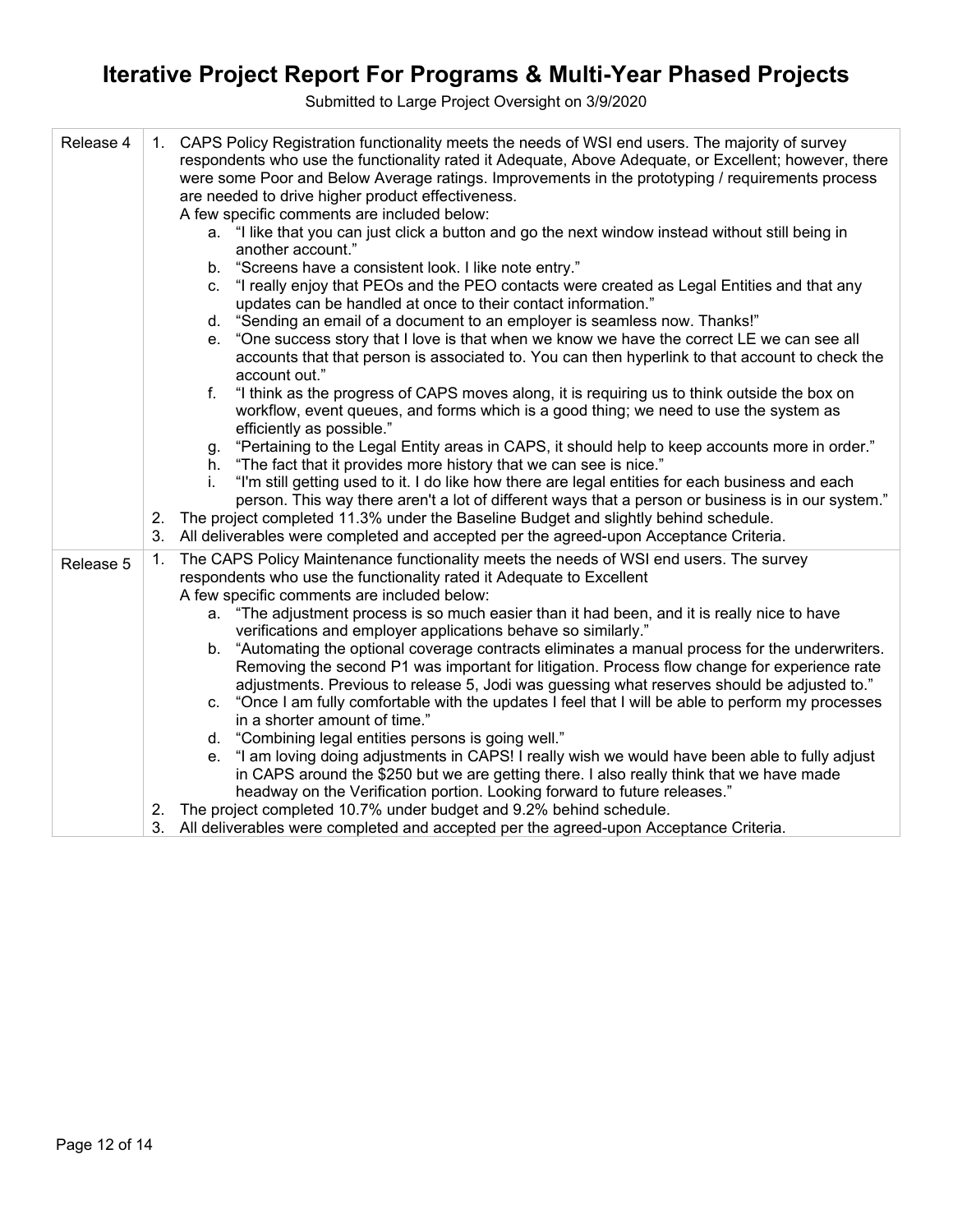Submitted to Large Project Oversight on 3/9/2020

| Release 6 | 1. | The CAPS Policy Maintenance Part 2 functionality meets the needs of WSI end users. The survey<br>respondents who use the functionality rated it Above Adequate or Excellent. Compared to the last<br>release, the rating in this category improved +.90 from 3.58 to 4.48 out of a possible 5.0.<br>A few specific comments are included below: |
|-----------|----|-------------------------------------------------------------------------------------------------------------------------------------------------------------------------------------------------------------------------------------------------------------------------------------------------------------------------------------------------|
|           |    | a. One of the biggest values for underwriting is not having to provide a manual calculation for                                                                                                                                                                                                                                                 |
|           |    | minimum premium adjustments. Automating the adjustment worksheets has also decreased<br>workload for underwriting staff. One major business process change is the way the check log is<br>started in Office Service, added to by Finance, then uploaded by Meg. This along with the                                                             |
|           |    | payment entry upload has been a huge success and greatly improved Meg's daily deposit<br>process.                                                                                                                                                                                                                                               |
|           |    | b. Love the statement preview functionality, the fact that you can make an adjustment and see                                                                                                                                                                                                                                                   |
|           |    | the results real time. Love the fact that you can see all information in premium tree node and<br>billing summary tree node.                                                                                                                                                                                                                    |
|           |    | c. The adjustments alone are wonderful. To be able to do them in less than half the time is a<br>dream. Those letters in the forms tool as well are GREAT!                                                                                                                                                                                      |
|           |    | d. I think it's great how much easier the deposit is done daily and being able to waive penalty<br>fees.                                                                                                                                                                                                                                        |
|           |    | e. I like how easy it is to waive a penalty that has been paid without backing out a payment and<br>how form letters generate automatically for adjustments.                                                                                                                                                                                    |
|           | f. | For our employers – the combined statements; for our employees – easy to navigate system.                                                                                                                                                                                                                                                       |
|           | g. | It is easier to find billing information and to understand what is still owing on an account.                                                                                                                                                                                                                                                   |
|           | h. | The claims information within CAPS and the links from account to Work Manager are delivering<br>value.                                                                                                                                                                                                                                          |
|           | i. | A lot of the things I am quite happy about have more to do with how CAPS and myWSI work<br>together than how either one functions independently. I love that I can do an adjustment,                                                                                                                                                            |
|           |    | explain that the bill will go out the day after the SPD, but the changes will be reflected in<br>myWSI account summary. I also really enjoy Assessments in CAPS compared to how they                                                                                                                                                            |
|           |    | were in PICS. You get a lot more detail at the first look than having to guess based on the<br>claim number and SSN to find a claim that an employer is referring to. Accounts Receivable                                                                                                                                                       |
|           |    | and Billing Summary do take some getting used to, but I believe I have a good grasp now and                                                                                                                                                                                                                                                     |
|           |    | that they are working much better than what I could previously use in PICS. I especially enjoy                                                                                                                                                                                                                                                  |
|           |    | being able to verify adjustment or renewal amounts in billing summary.                                                                                                                                                                                                                                                                          |
|           | j. | I like not having to go back and forth from CAPS to PICS and once PICS is gone for good, I will                                                                                                                                                                                                                                                 |
|           |    | be even happier. I like that the Assessments are now part of the billing statement.                                                                                                                                                                                                                                                             |

### KEY CONSTRAINTS AND/OR RISKS

Risks:

- Staff availability is limited; without enough people dedicated, the project schedule and cost could be impacted.
- If the approach for limited development is not followed, the project team, schedule and cost will be impacted; other staffing may need to be added.
- With the long duration of this program there are unforeseen changes and impacts that could impact many areas of the program, in particular staff retirements and turnover.
- The State IT Unification effort could impact the project, but specifics are unknown at this time.

#### Constraints:

- WSI and ITD resources (business, technical) are limited in the number of staff available.
- WSI and ITD resources are limited in experience with the current and preferred technologies.
- The full program schedule cannot be established due to the long duration; therefore, schedule management is constrained to each project/release.
- Future funding appropriations are necessary to complete all projects/releases within the program.
- Cost, schedule, scope, and quality are often in conflict during projects. The sponsor and ESC elected to prioritize these constraints as follows for the program:
	- o Quality